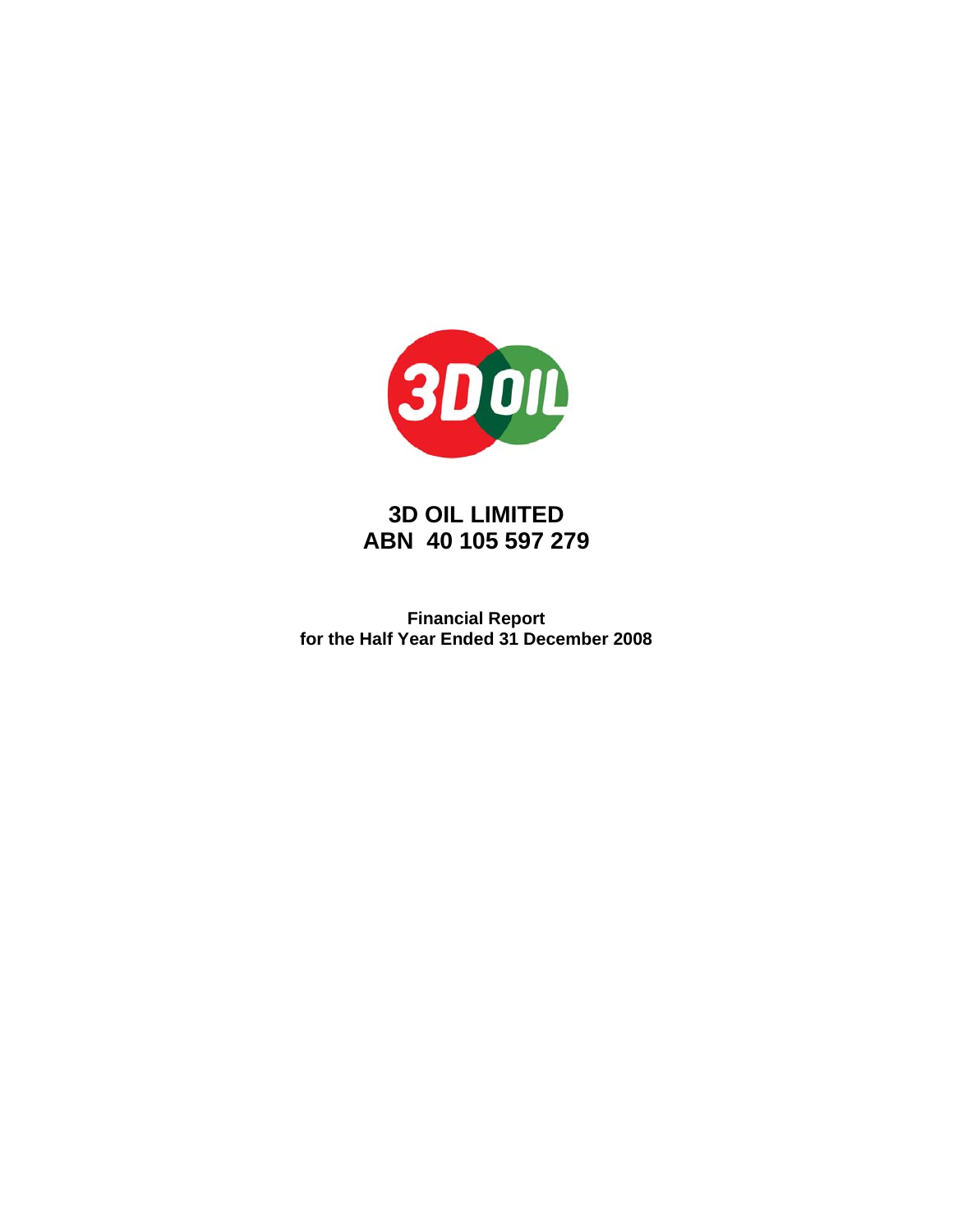#### **CORPORATE DIRECTORY CONTENTS**

#### **Board of Directors**

Campbell Horsfall (Chairman and Non-Executive Director) Noel Newell (Executive Managing Director) Melanie J Leydin (Non-Executive Director)

#### **Company Secretary**

Melanie J Leydin

#### **Place of Business**

 Level 5 164 Flinders Lane MELBOURNE VIC 3000 Ph: 03 9650 9866 Web: www.3doil.com.au

#### **Auditor**

Grant Thornton Chartered Accountants 215 Spring Street MELBOURNE VIC 3000

#### **Share Registry**

Computershare Investor Services Pty Ltd 452 Johnson Street ABBOTTSFORD VIC 3067 Telephone: (03) 9415 5000

#### **Stock Exchange Listing**

Home Exchange is Melbourne ASX Code Fully Paid Shares: TDO

| Page |
|------|
|      |
|      |
|      |
|      |
|      |
|      |
|      |
|      |
|      |
|      |
|      |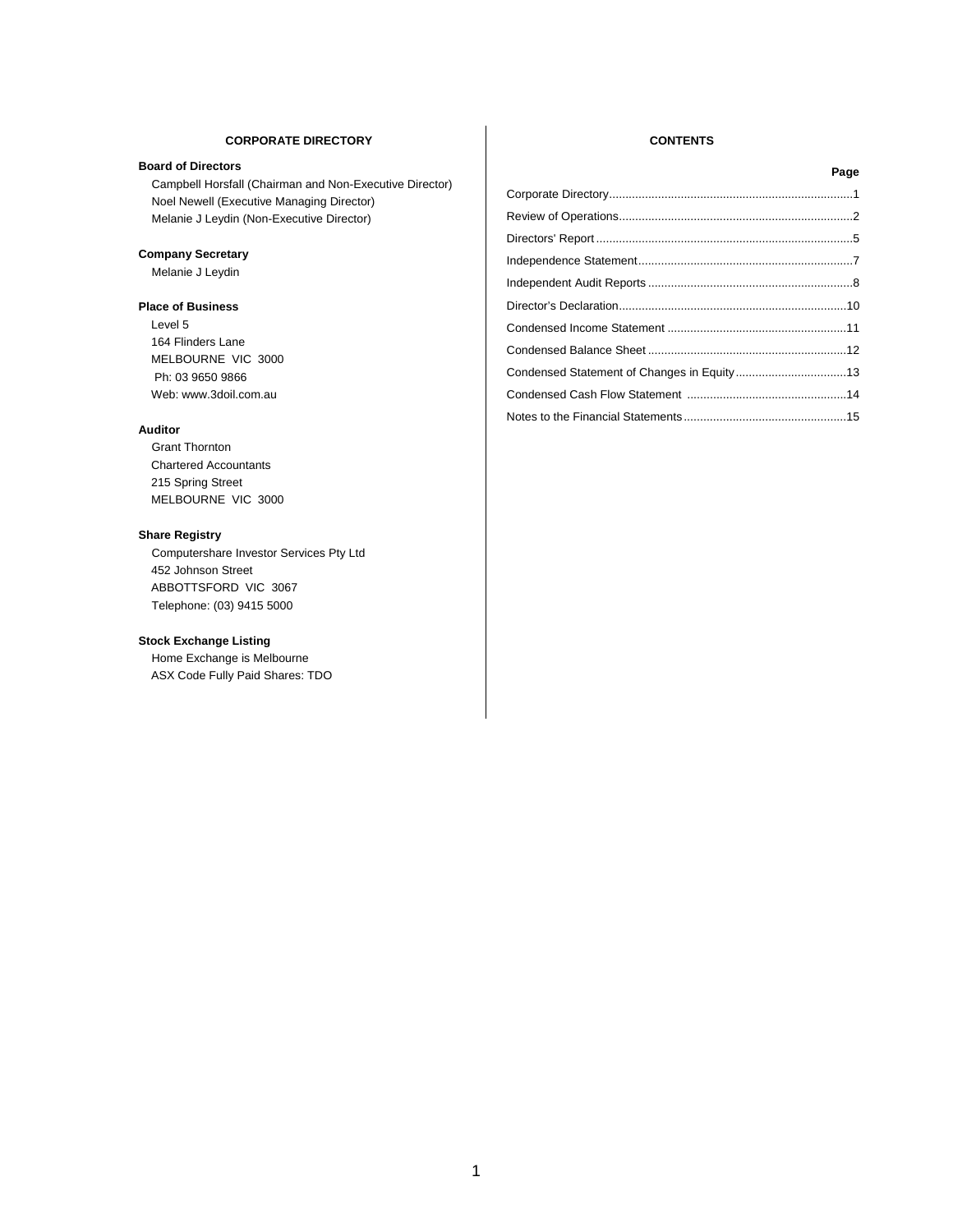# **REVIEW OF OPERATIONS**

3D Oil Limited is the operator and 100% equity holder of two permits in Bass Strait; VIC/P57 in the Gippsland Basin, Victoria and T41-P in the Bass Basin, Tasmania.



*The VIC/P57 and T41-P permits located in the Gippsland and Bass basins* 

# *VIC/P57, Gippsland Basin Offshore Victoria*

VIC/P57 is a large permit located in the NW of the offshore Gippsland basin. It contains the West Seahorse oil field and is surrounded by discoveries including Seahorse, Wirrah, Barracouta, Snapper, Golden Beach, Mulloway/Whiptail, Whiting, Emperor and Sweetlips. Four recent wells have intersected hydrocarbons in areas adjacent to VIC/P57: Longtom-2 and 3, Grayling-1 and West Moonfish-1. All were located from mapping on 3D seismic data. The non-commercial but historically important Lakes Entrance oil field is located immediately onshore from the northeast corner of the permit.

# *West Seahorse Field*

Following on from the drilling of West Seahorse-3 and Wardie-1, 3D Oil has undertaken a comprehensive evaluation of the sub-surface of the West Seahorse Field to ultimately provide a rigorous reserves update. In conjunction with this, a pre-FEED (Front End Engineering and Development) study was undertaken and completed by WorleyParsons who reviewed a development option using a Mobile Offshore Production Unit (MOPU) and an export facility to shore. Furthermore, as part of this review, a technical proposal from Global Process Systems Inc (GPS) to supply a MOPU for the development was also commissioned.

The sub-surface evaluation was undertaken using independent expert consultants and utilised the newly acquired data from the drilling. This information has been incorporated with the existing 3D seismic data to generate a new volumetric evaluation of the hydrocarbons in the West Seahorse field.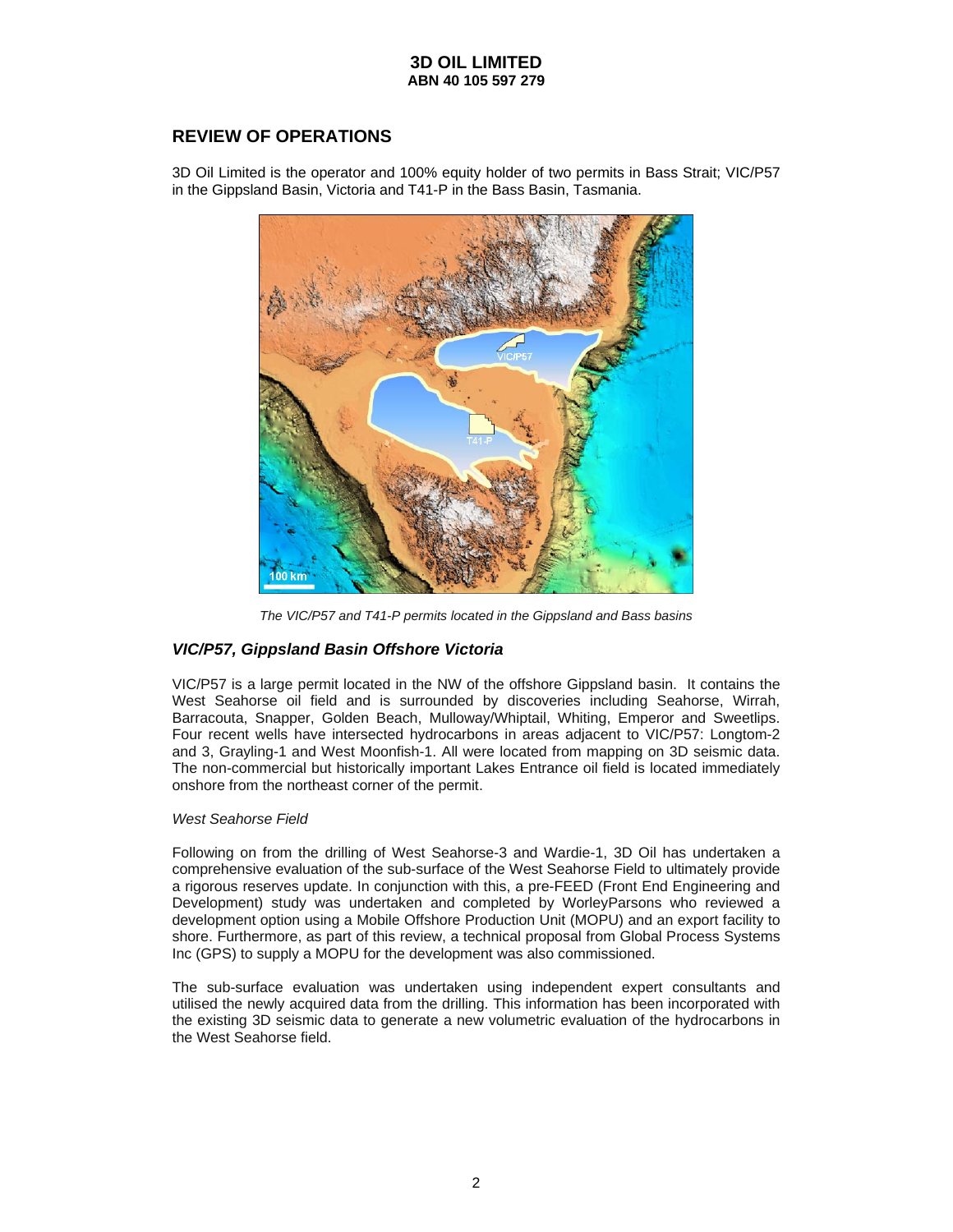The work carried out to date includes:

- Detailed reservoir analysis
- Detailed mapping of all hydrocarbon bearing horizons
- High density depth conversion
- Reservoir fluid analysis
- Reservoir simulation
- Production forecasting and reserve assessment

Following on from an in-house reserve assessment in August 2008 of the West Seahorse field, the company expects to shortly provide an update of these volumes on the basis of the more recent and rigorous evaluation. This evaluation has been completed in conjunction with independent consultants and follows SPE/WPC/AAPG guidelines.

3D Oil has also continued to review development concepts to identify the most economic option for the West Seahorse field. The option considered most suitable is production through a leased Mobile Offshore Production Unit (MOPU) and export of oil to an onshore tank farm from which oil would then be transported by road tanker to the Geelong Refinery.

3D Oil has:

- Received a commercial proposal for MOPU on a 5 year lease
- Had WorleyParsons carry out associated engineering studies to cost the pipeline, onshore tank farm and load out facilities.

#### *Exploration*

The company has carried out extensive new mapping and depth conversion throughout Vic/P57 incorporating the new well data. The evaluation not only confirmed the existing portfolio of prospects and leads but also revealed two further leads not previously recognised.

The leads, named Lucifer and Kangafish, are of similar trapping style and on trend with the Longtom and Kipper gas fields. This Emperor Subgroup play, which also includes the Dexter lead, consists of low-side fault-dependent structures associated with the Emperor Fault along the basin's northern margin. During the December half year, consultants were engaged to review these leads and to assess the likelihood of the Longtom gas fairway extending across the Vic/P57 permit.



*Structural cross-section through the Emperor fairway, highlighting the Longtom gas field and the Lucifer lead.*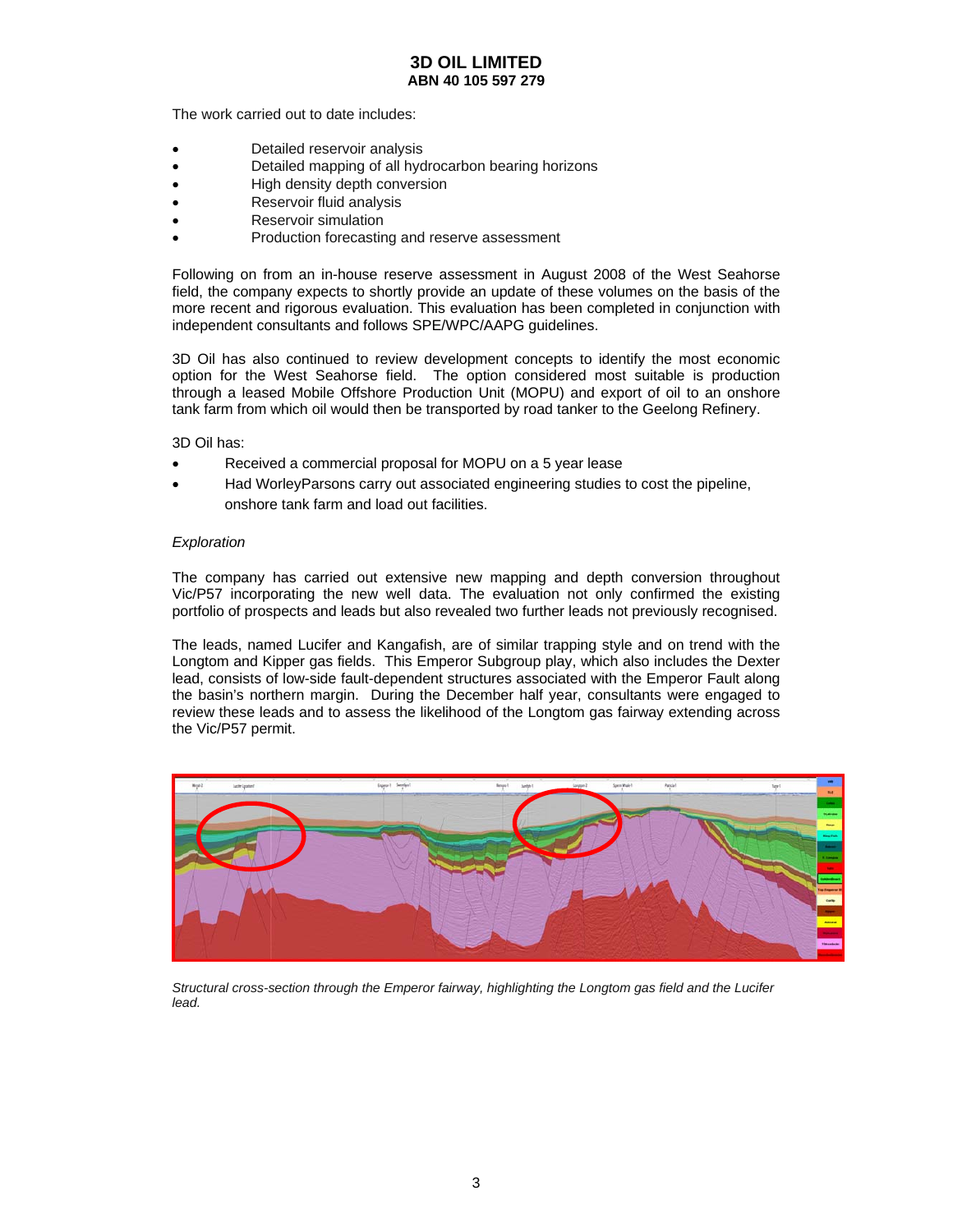

*Location Map* 

The study confirmed that the requisite play components are present across the permit, in particular, the trapping style appears to be identical to the Longtom gas field, however there is still considerable detailed mapping required to progress the leads to prospect status (ie potentially drillable).

The company has also received a number of unsolicited expressions of interest in farming into Vic/P57 and these parties are currently reviewing the relevant data.

# *T41/P, Bass Basin offshore Tasmania*

3D Oil Limited has processed the newly acquired 2200 kilometres of 2D seismic in T41/P and mapping of the data is well advanced. Results to date indicate significantly more structuring than previously recognised and consequently an increase in perceived prospectivity. There are numerous seismic anomalies identified on the new seismic data, which are often indicative of the presence of hydrocarbons.

Historically, discoveries in the Bass Basin have been either at the Top Eastern View level or in the lower Eastern View. The preliminary mapping suggests that many of the new and existing leads have the potential for stacked objectives, with significant volume upside. Significantly, there is extensive follow-up potential in the event of a discovery.



*Prospect & Lead map, T/41P*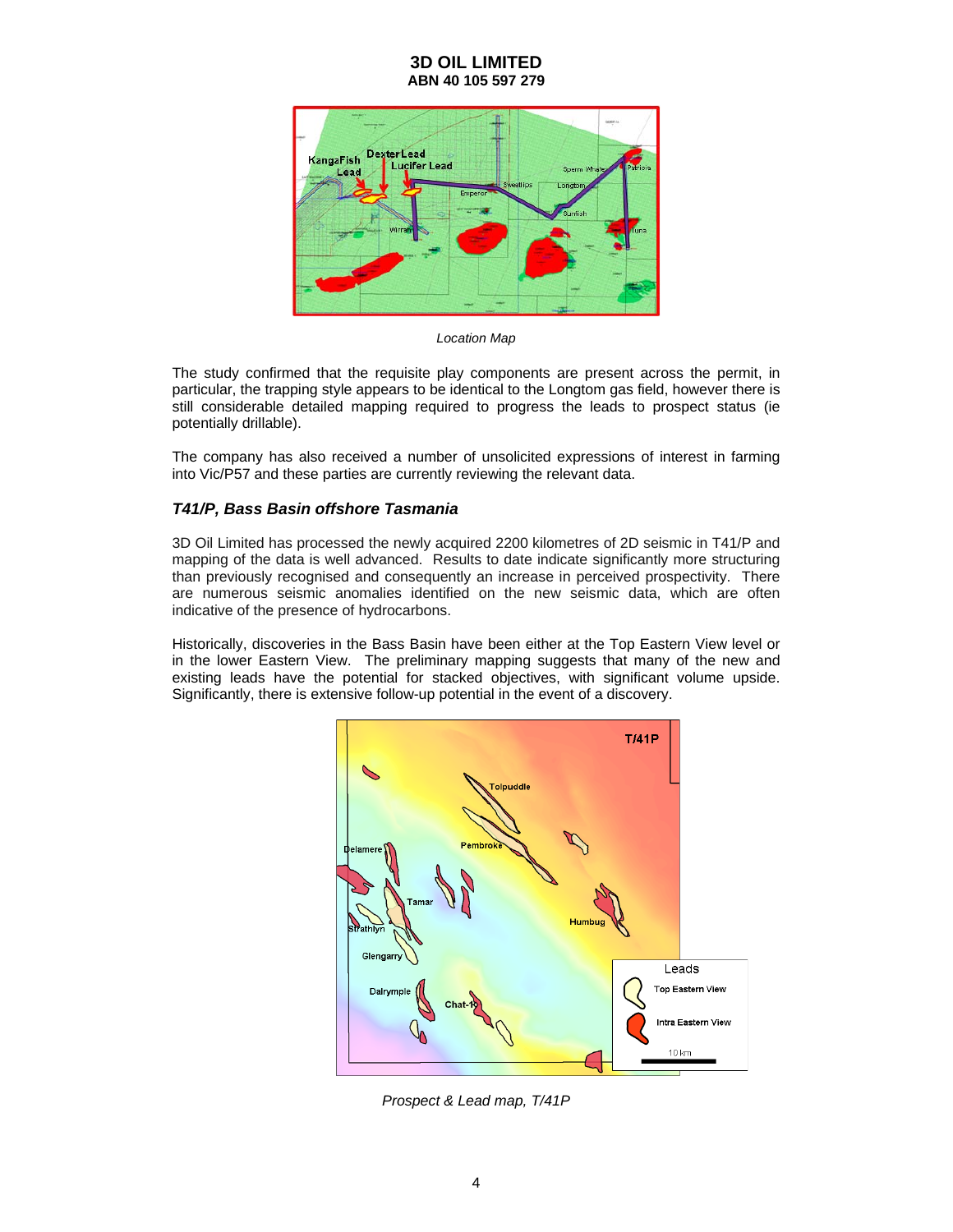

*Amplitude anomaly on the newly acquired seismic data* 

# **DIRECTORS' REPORT**

The Directors of 3D Oil Limited submit herewith the financial report for the half-year ended 31 December 2008. In order to comply with the provisions of the *Corporations Act 2001*, the Directors report as follows:

### **DIRECTORS**

The names of the Company's Directors in office during or since the end of the half-year are:

#### **Name**

| Resigned as a Director and Chairman on 23 January 2009 |
|--------------------------------------------------------|
|                                                        |
| Appointed Chairman on 23 January, 2009                 |
| Appointed as a Director on 23 January 2009             |
|                                                        |

### **REVIEW OF OPERATIONS**

The consolidated net loss after income tax for the half year was \$870,471, (2007: loss of \$288,334).

# **OPERATIONAL HIGHLIGHTS**

See Page 2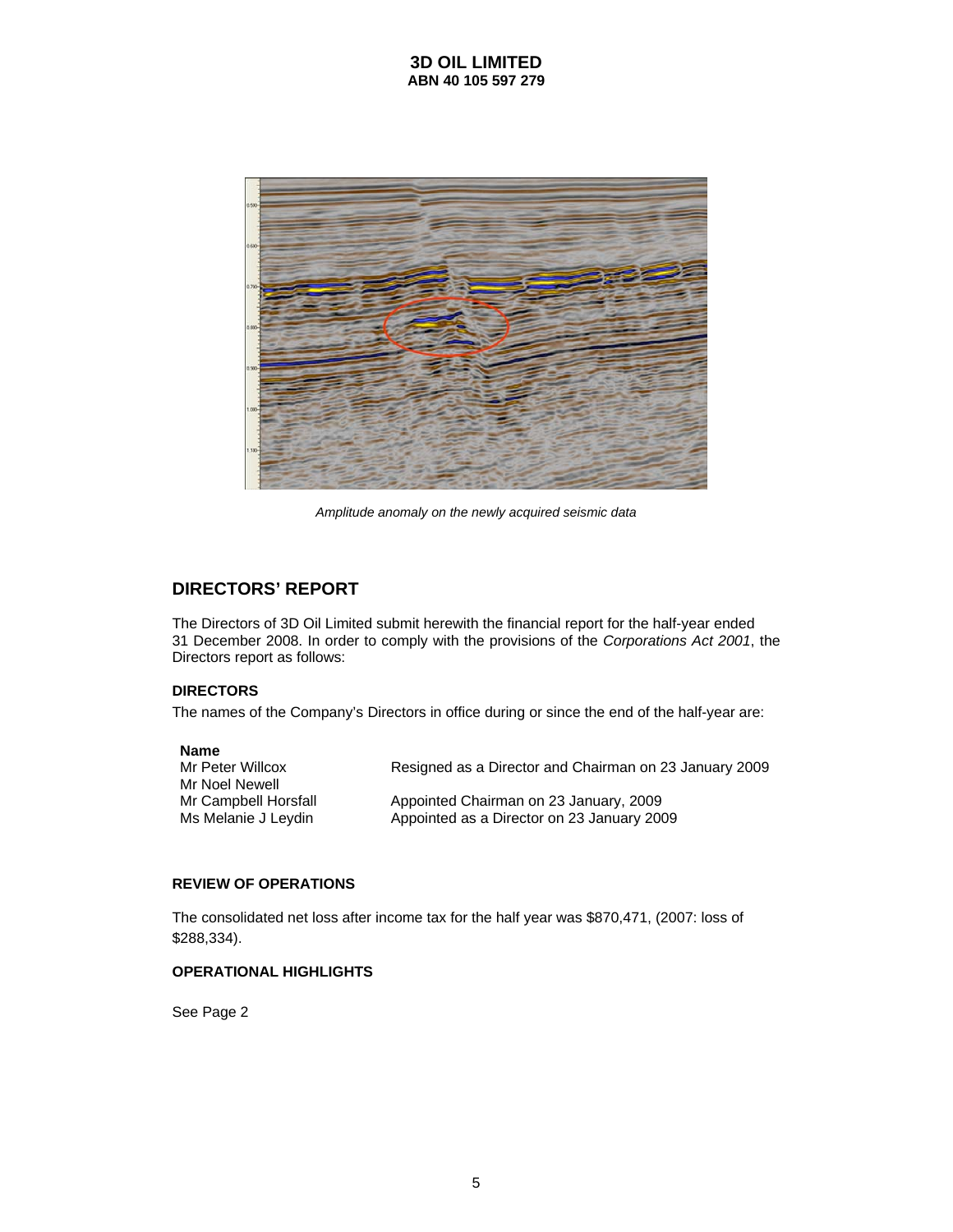# **AUDITOR'S INDEPENDENCE DECLARATION**

A copy of the auditor's independence declaration under s.307C of the *Corporations Act 2001* in relation to the review of the half-year is included on page 7.

Signed in accordance with a resolution of the Directors made pursuant to *s.306(3)* of the *Corporations Act 2001.* 

On behalfor the Directors

**Noel Newell**  Managing Director

MELBOURNE 6 March 2009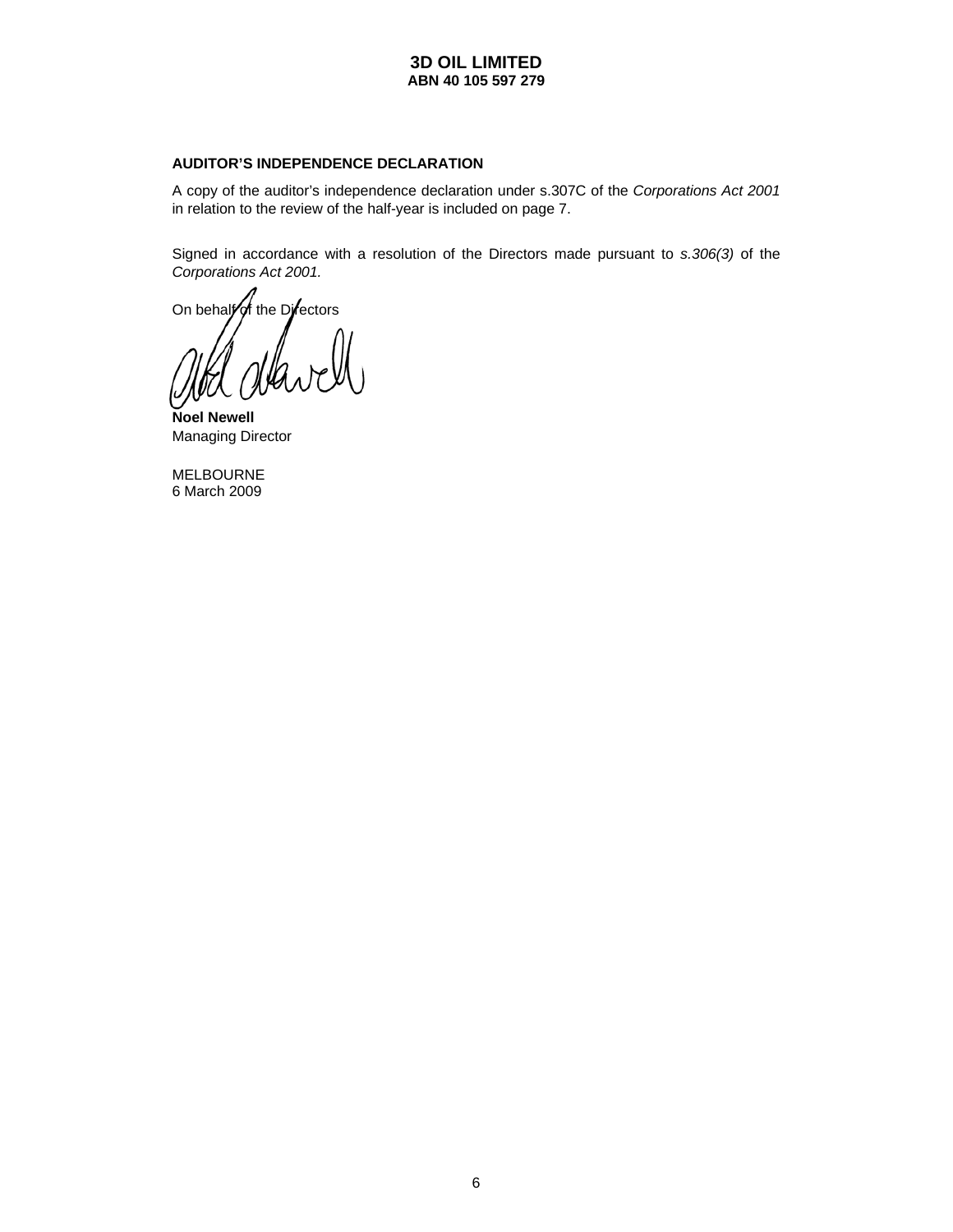

Grant Thornton ABN 13 871 256 387

Level 2 215 Spring Street **Melbourne** Victoria 3000 GPO Box 4984WW Melbourne Victoria 3001

**T** +61 3 8663 6000 **F** +61 3 8663 6333 **E** info@grantthorntonvic.com.au **W** www.grantthornton.com.au

# AUDITOR'S INDEPENDENCE DECLARATION TO THE DIRECTORS OF 3D OIL LIMITED

In accordance with the requirements of section 307C of the Corporations Act 2001, as lead auditor for the audit of 3D Oil Limited for the half-year ended 31 December 2008, I declare that, to the best of my knowledge and belief, there have been:

- a No contraventions of the auditor independence requirements of the Corporations Act 2001 in relation to the review; and
- b No contraventions of any applicable code of professional conduct in relation to the review.

GRANT THORNTON Brad Taylor Chartered Accountants Partner

Melbourne, 6 March 2009

Grant Thornton Australia Limited is a member firm within Grant Thornton International Ltd. Grant Thornton International Ltd and the member firms are not a worldwide partnership. Grant Thornton Australia Limited, together with its subsidiaries and related entities, delivers its services independently in Australia.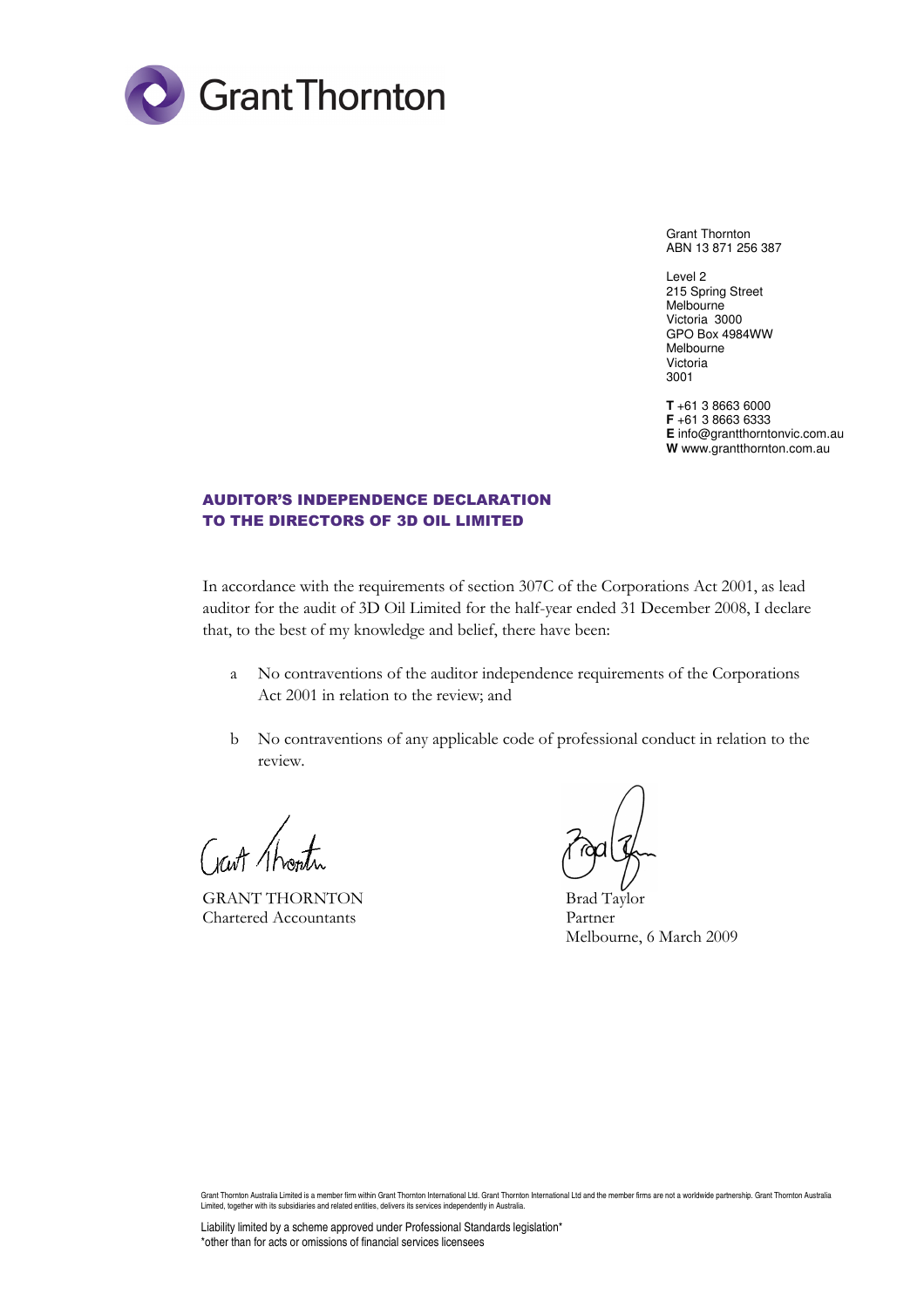

Grant Thornton ABN 13 871 256 387

Level 2 215 Spring Street Melbourne Victoria 3000 GPO Box 4984WW Melbourne Victoria 3001

**T** +61 3 8663 6000 **F** +61 3 8663 6333 **E** info@grantthorntonvic.com.au **W** www.grantthornton.com.au

# Independent Auditor's Review Report To the Members of 3D Oil Limited

# Report on the half-year financial report

We have reviewed the accompanying half-year financial report of 3D Oil Limited, which comprises the condensed consolidated interim balance sheet as at 31 December 2008, and the condensed income statement, condensed statement of changes in equity and condensed cash flow statement for the half-year ended on that date, a statement of accounting policies, other selected explanatory notes and the directors' declaration of the consolidated entity comprising the company and the entities it controlled at the half-year's end or from time to time during that half-year.

#### Directors' responsibility for the half-year financial report

The directors of the Company are responsible for the preparation and fair presentation of the half-year financial report in accordance with Australian Accounting Standards including the Australian Accounting Interpretations and the Corporations Act 2001. This responsibility includes establishing and maintaining internal control relevant to the preparation and fair presentation of the half-year financial report that is free from material misstatement, whether due to fraud or error; selecting and applying appropriate accounting policies; and making accounting estimates that are reasonable in the circumstances.

#### Auditor's responsibility

Our responsibility is to express a conclusion on the consolidated half-year financial report based on our review. We conducted our review in accordance with Auditing Standard on Review Engagement ASRE 2410: Review of an Interim and Other Financial Reports Performed by the Independent Auditor of the Entity, in order to state whether, on the basis of the procedures described, we have become aware of any matter that makes us believe that the financial report is not in accordance with the Corporations Act 2001 including giving a true and fair view of the consolidated entity's financial position as at 31 December 2008 and its performance for the half-year ended on that date; and complying with Accounting Standard AASB 134: Interim Financial Reporting and the Corporations Regulations 2001. As the auditor of 3D Oil Limited, ASRE 2410 requires that we comply with the ethical requirements relevant to the audit of the annual financial report.

Grant Thornton Australia Limited is a member firm within Grant Thornton International Ltd. Grant Thornton International Ltd and the member firms are not a worldwide partnership. Grant Thornton Australia Limited, together with its subsidiaries and related entities, delivers its services independently in Australia.

Liability limited by a scheme approved under Professional Standards legislation\* \*other than for acts or omissions of financial services licensees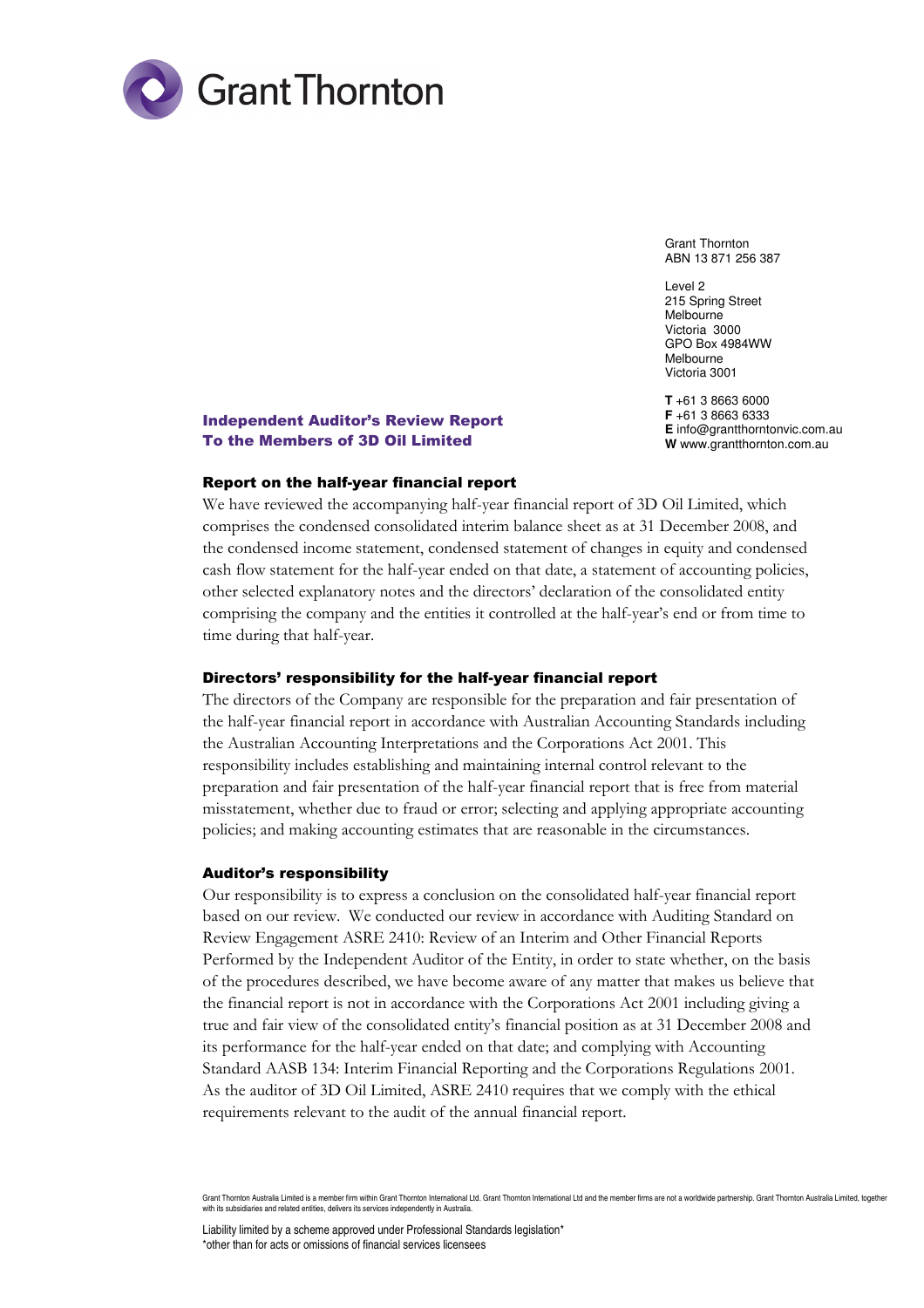

A review of a half-year financial report consists of making enquiries, primarily of persons responsible for financial and accounting matters, and applying analytical and other review procedures. A review is substantially less in scope than an audit conducted in accordance with Australian Auditing Standards and consequently does not enable us to obtain assurance that we would become aware of all significant matters that might be identified in an audit. Accordingly, we do not express an audit opinion.

#### Independence

In conducting our review, we complied with the independence requirements of the Corporations Act 2001.

#### Electronic presentation of reviewed financial report

This auditor's review report relates to the financial report of 3D Oil Limited for the halfyear ended 31 December 2008 included on 3D Oil Limited's web site. The Company's directors are responsible for the integrity of 3D Oil Limited's web site. We have not been engaged to report on the integrity of 3D Oil Limited's web site. The auditor's review report refers only to the statements named above. It does not provide an opinion on any other information which may have been hyperlinked to/from these statements. If users of this report are concerned with the inherent risks arising from electronic data communications, they are advised to refer to the hard copy of the reviewed financial report to confirm the information included in the reviewed financial report presented on this web site.

#### Conclusion

Based on our review, which is not an audit, we have not become aware of any matter that makes us believe that the half-year financial report of 3D Oil Limited is not in accordance with the Corporations Act 2001, including:

- 1 giving a true and fair view of the consolidated entity's financial position as at 31 December 2008 and of its performance for the half-year ended on that date; and
- 2 complying with Accounting Standard AASB 134: Interim Financial Reporting and Corporations Regulations 2001.

Crart Thonth

GRANT THORNTON Chartered Accountants

Brad Ta**Y**lor

Partner

Melbourne, 6 March 2009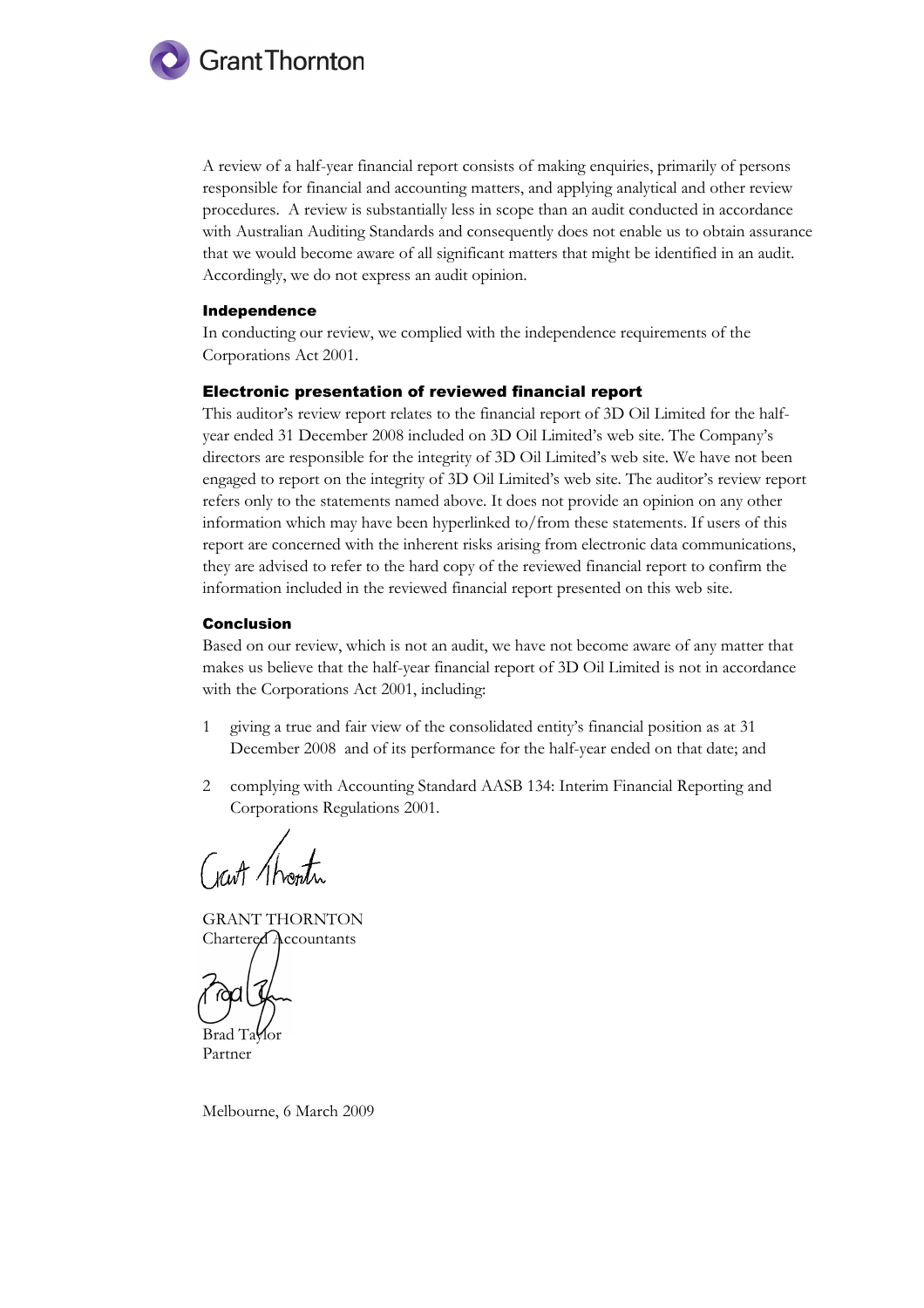#### **DIRECTORS' DECLARATION**

The Directors declare that:

- a) in the Directors' opinion, there are reasonable grounds to believe that the Company will be able to pay its debts as and when they become due and payable; and
- b) in the Directors' opinion, the attached financial statements and notes thereto are in accordance with the *Corporations Act 2001*, including compliance with accounting standards and giving a true and fair view of the financial position and performance of the consolidated entity.

Signed in accordance with a resolution of the Directors made pursuant to *s.303(5)* of the *Corporations Act 2001.* 

On behalf of the Directors

**Noel Newell** 

Managing Director

MELBOURNE 6 March 2009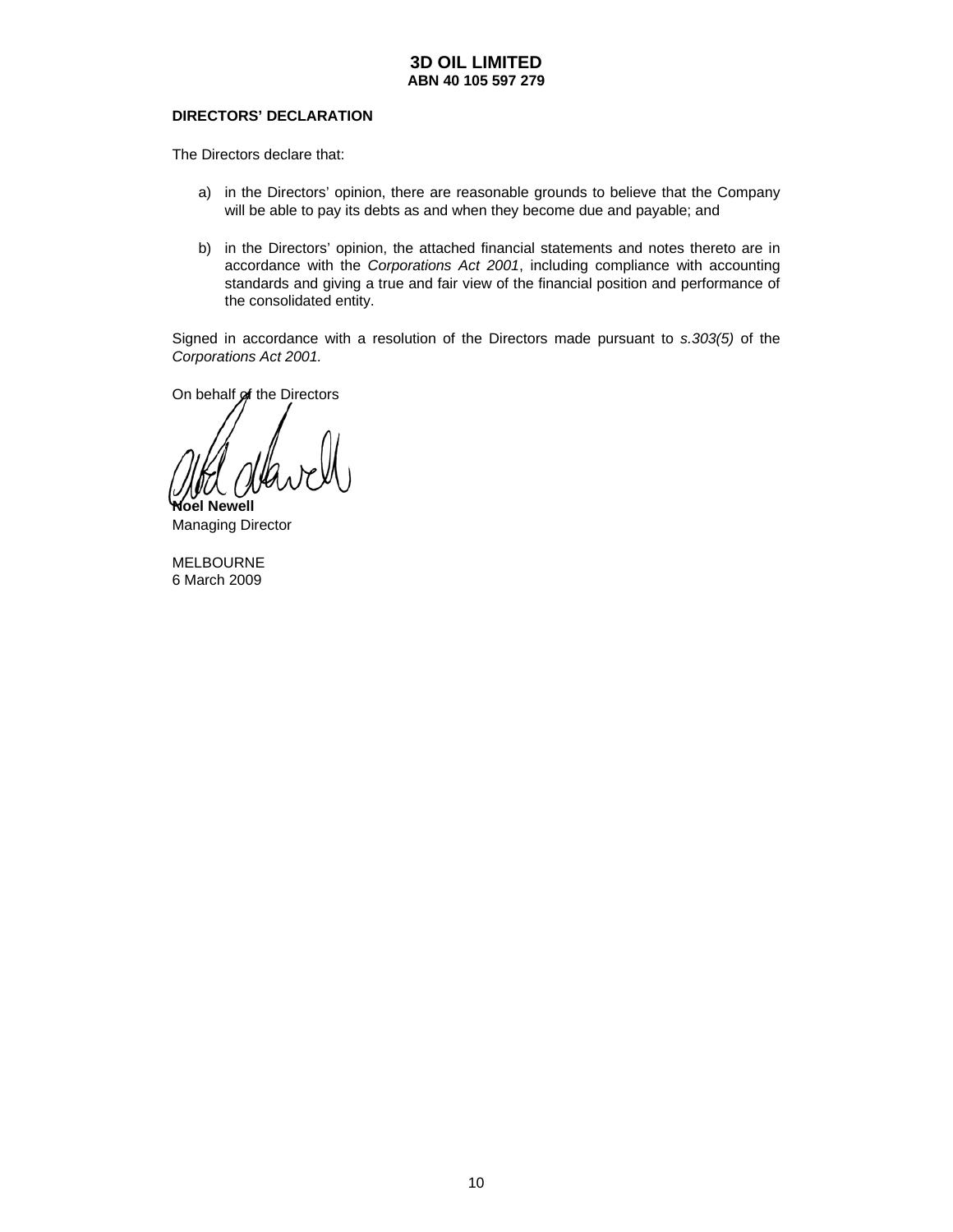## **CONDENSED INCOME STATEMENT FOR THE HALF YEAR ENDED 31 DECEMBER 2008**

|                                                                                                                                                                                                                                                                        | Half-year ended<br>31 December<br>2008<br>\$                                                             | Half-year ended<br>31 December<br>2007<br>\$                                               |
|------------------------------------------------------------------------------------------------------------------------------------------------------------------------------------------------------------------------------------------------------------------------|----------------------------------------------------------------------------------------------------------|--------------------------------------------------------------------------------------------|
| Revenue                                                                                                                                                                                                                                                                | 360,103                                                                                                  | 876,400                                                                                    |
| Corporate expenses<br>Administrative expenses<br><b>Employment expenses</b><br>Occupancy expenses<br>Share based payments<br>Depreciation and amortisation<br>Foreign currency translation<br>Exploration costs written off<br>Profit/(Loss) before income tax expense | (170, 978)<br>(45, 524)<br>(258, 203)<br>(41, 516)<br>(17,766)<br>1,560,977<br>(2,257,564)<br>(870, 471) | (121, 814)<br>(37, 547)<br>(248, 557)<br>(32,660)<br>(709, 600)<br>(14, 556)<br>(288, 334) |
| Income tax expense                                                                                                                                                                                                                                                     |                                                                                                          |                                                                                            |
| Profit/(loss) attributable to members of<br>the parent entity                                                                                                                                                                                                          | (870, 471)                                                                                               | (288, 334)                                                                                 |
| Earnings/(Loss) per share<br>Basic earnings/(loss) per share<br>Diluted earnings/(loss) per share                                                                                                                                                                      | <b>Cents per</b><br><b>Share</b><br>(0.42)<br>(0.42)                                                     | <b>Cents per</b><br><b>Share</b><br>(0.13)<br>(0.12)                                       |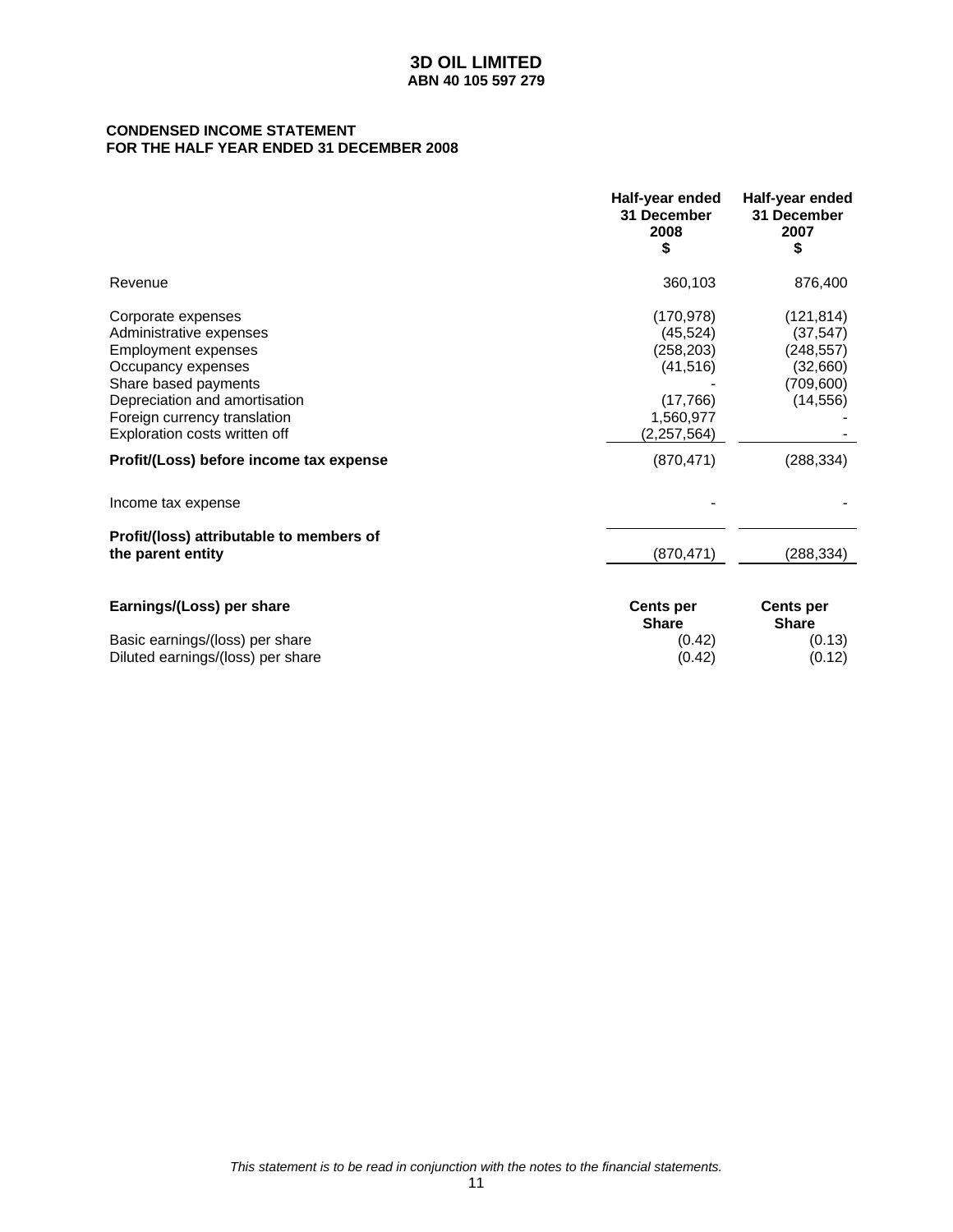# **CONDENSED BALANCE SHEET AS AT 31 DECEMBER 2008**

|                                                                                  | 31 Dec 2008<br>\$                         | 30 Jun 2008<br>\$                         |
|----------------------------------------------------------------------------------|-------------------------------------------|-------------------------------------------|
| <b>Current Assets</b>                                                            |                                           |                                           |
| Cash and cash equivalents<br>Trade and other receivables<br>Other current assets | 14,525,782<br>962,904<br>385,187          | 15,228,679<br>3,488,313<br>4,231,208      |
| <b>Total Current Assets</b>                                                      | 15,873,873                                | 22,948,200                                |
| <b>Non-Current Assets</b>                                                        |                                           |                                           |
| Plant and equipment<br>Intangibles<br>Other non-current assets                   | 30,821<br>38,517<br>22,663,013            | 39,381<br>42,405<br>19,838,046            |
| <b>Total Non-Current Assets</b>                                                  | 22,732,351                                | 19,919,832                                |
| <b>Total Assets</b>                                                              | 38,606,224                                | 42,868,032                                |
| <b>Current Liabilities</b>                                                       |                                           |                                           |
| Trade and other payables<br>Provisions                                           | 7,217,545<br>19,580                       | 10,599,308<br>32,573                      |
| <b>Total Current Liabilities</b>                                                 | 7,237,125                                 | 10,631,881                                |
| <b>Non- Current Liabilities</b>                                                  |                                           |                                           |
| Provisions                                                                       | 513,909                                   | 510,490                                   |
| <b>Total Non-Current Liabilities</b>                                             | 513,909                                   | 510,490                                   |
|                                                                                  |                                           |                                           |
| <b>Total Liabilities</b>                                                         | 7,751,034                                 | 11,142,371                                |
| <b>Net Assets</b>                                                                | 30,855,190                                | 31,725,661                                |
| <b>Equity</b>                                                                    |                                           |                                           |
| <b>Issued Capital</b><br>Reserves<br>(Accumulated losses)                        | 50,620,867<br>2,610,135<br>(22, 375, 812) | 50,620,867<br>2,610,135<br>(21, 505, 341) |
| <b>Total Equity</b>                                                              | 30,855,190                                | 31,725,661                                |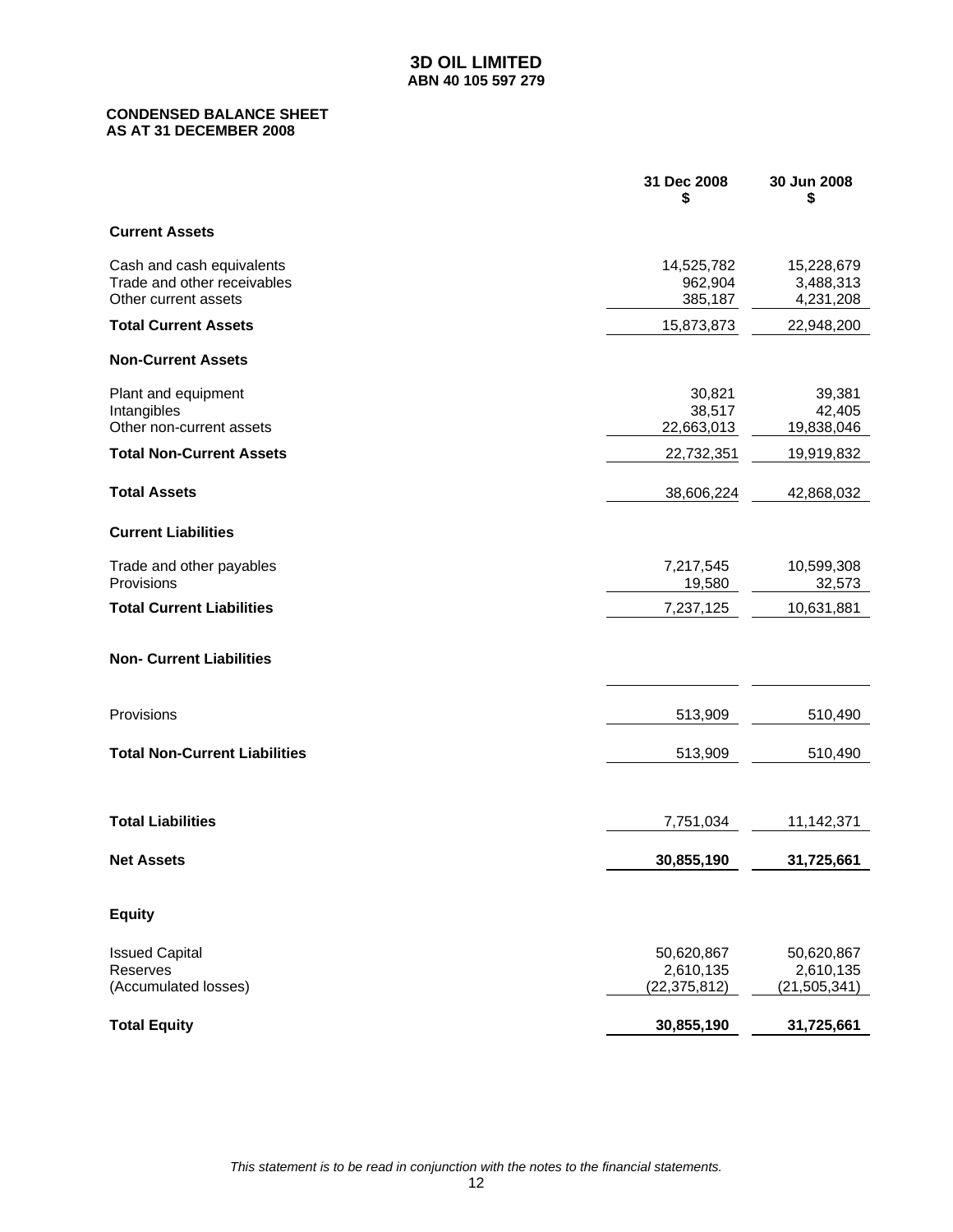# **CONDENSED STATEMENT OF CHANGES IN EQUITY FOR THE HALF YEAR ENDED 31 DECEMBER 2008**

|                                 | <b>Issued Capital</b> | Retained<br>Earnings | Reserves   | Total      |
|---------------------------------|-----------------------|----------------------|------------|------------|
| Equity as at 1 July 2007        | 28,294,129            | (1,936,993)          | 2,058,750  | 28,415,886 |
| Loss for the period (A)         |                       | (288, 334)           |            | (288, 334) |
| <b>Issue of Options</b>         | -                     |                      | 709,600    | 709,600    |
| Issues Lapsed for the period    | -                     | 173,100              | (173, 100) |            |
| Reserves for the period         |                       |                      | 19,513     | 19,513     |
| <b>Issue of Shares</b>          | 16,512,055            |                      | -          | 16,512,055 |
| <b>Costs of Capital Raising</b> | (868,905)             |                      | ۰          | (868, 905) |
| Equity as at 31 December 2007   | 43,937,279            | (2,052,227)          | 2,614,763  | 44,499,815 |
| Equity as at 1 July 2008        | 50,620,867            | (21,505,341)         | 2,610,135  | 31,725,661 |
| Loss for the period (A)         |                       | (870, 471)           |            | (870, 471) |
| Equity as at 31 December 2008   | 50,620,867            | (22,375,812)         | 2,610,135  | 30,855,190 |

**(A) Loss for the period equals total recognised income and expense for the period.**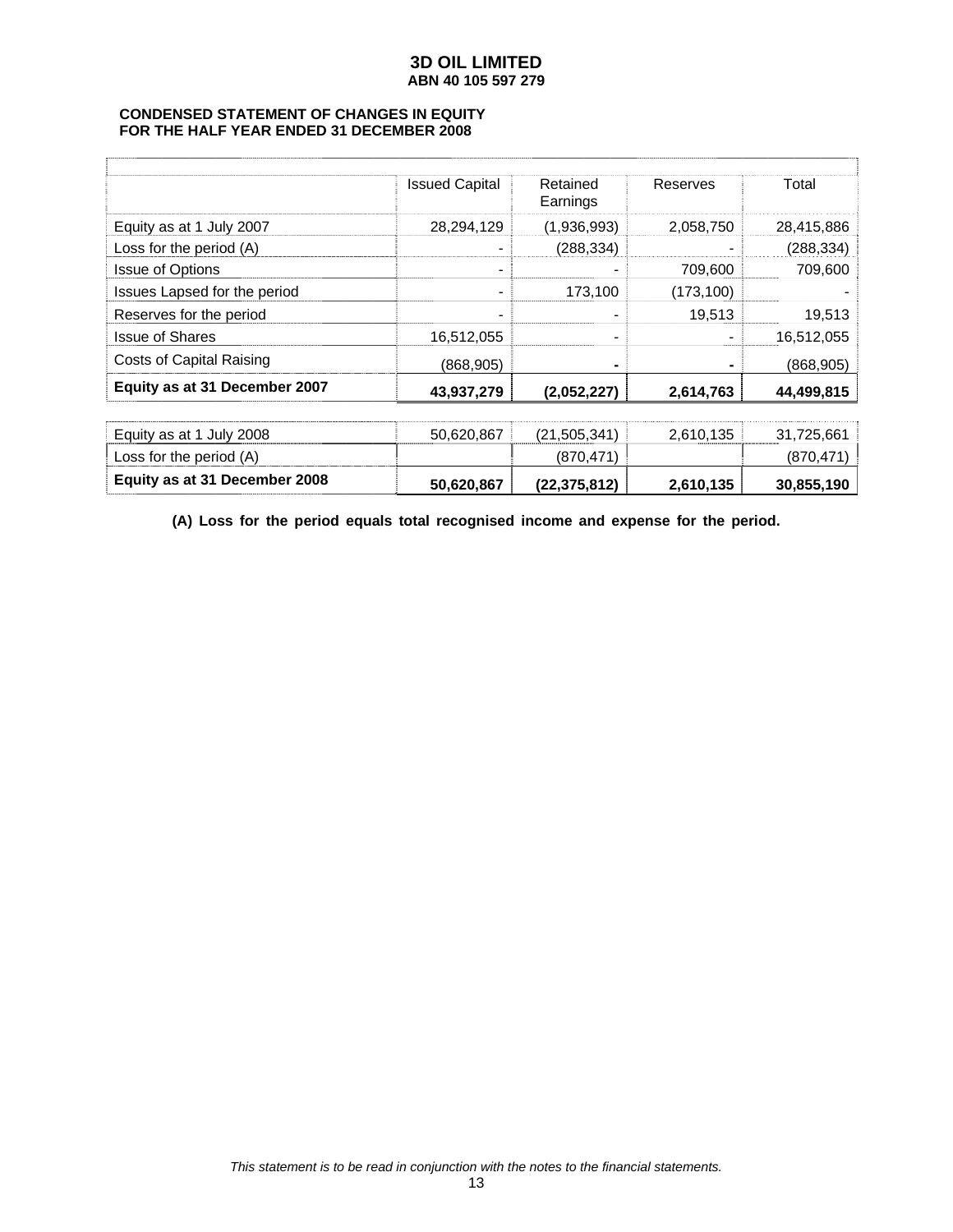# **CONDENSED CASH FLOW STATEMENT FOR THE HALF YEAR ENDED 31 DECEMBER 2008**

|                                                                                                                                                                               | Half-year ended<br>31 December<br>2008<br>\$ | Half-year ended<br>31 December<br>2007<br>\$  |
|-------------------------------------------------------------------------------------------------------------------------------------------------------------------------------|----------------------------------------------|-----------------------------------------------|
| <b>Cash Flows From Operating Activities</b>                                                                                                                                   |                                              |                                               |
| Receipts from customers<br>Interest received<br>Payments to suppliers and employees<br>Refund of GST                                                                          | 9,000<br>319,362<br>(541, 532)<br>2,638,459  | 8,100<br>482,830<br>39,711<br>163,466         |
| Net cash provided by operating activities                                                                                                                                     | 2,425,289                                    | 694,107                                       |
| <b>Cash Flows From Investing Activities</b>                                                                                                                                   |                                              |                                               |
| Payments for exploration and development<br>expenditure<br>Proceeds from foreign exchange investment<br>Payment for plant and equipment<br>Payment for intangibles (software) | (3, 122, 868)<br>(5,318)                     | (2,051,317)<br>19,512<br>(6,649)<br>(18, 191) |
| Net cash (used in)/provided by investing activities                                                                                                                           | (3, 128, 186)                                | (2,056,645)                                   |
| <b>Cash Flows From Financing Activities</b>                                                                                                                                   |                                              |                                               |
| Proceeds from issue of equity securities<br>Payment for share issue costs                                                                                                     |                                              | 15,623,964                                    |
| Net cash flows from financing activities                                                                                                                                      |                                              | 15,623,964                                    |
| Net Increase (Decrease) in cash and cash<br>equivalents                                                                                                                       | (702, 897)                                   | 14,261,426                                    |
| Cash and cash equivalents at beginning of the<br>half-year                                                                                                                    | 15,228,679                                   | 26,458,238                                    |
| Cash and cash equivalents at the end of the<br>half-year                                                                                                                      | 14,525,872                                   | 40,719,664                                    |